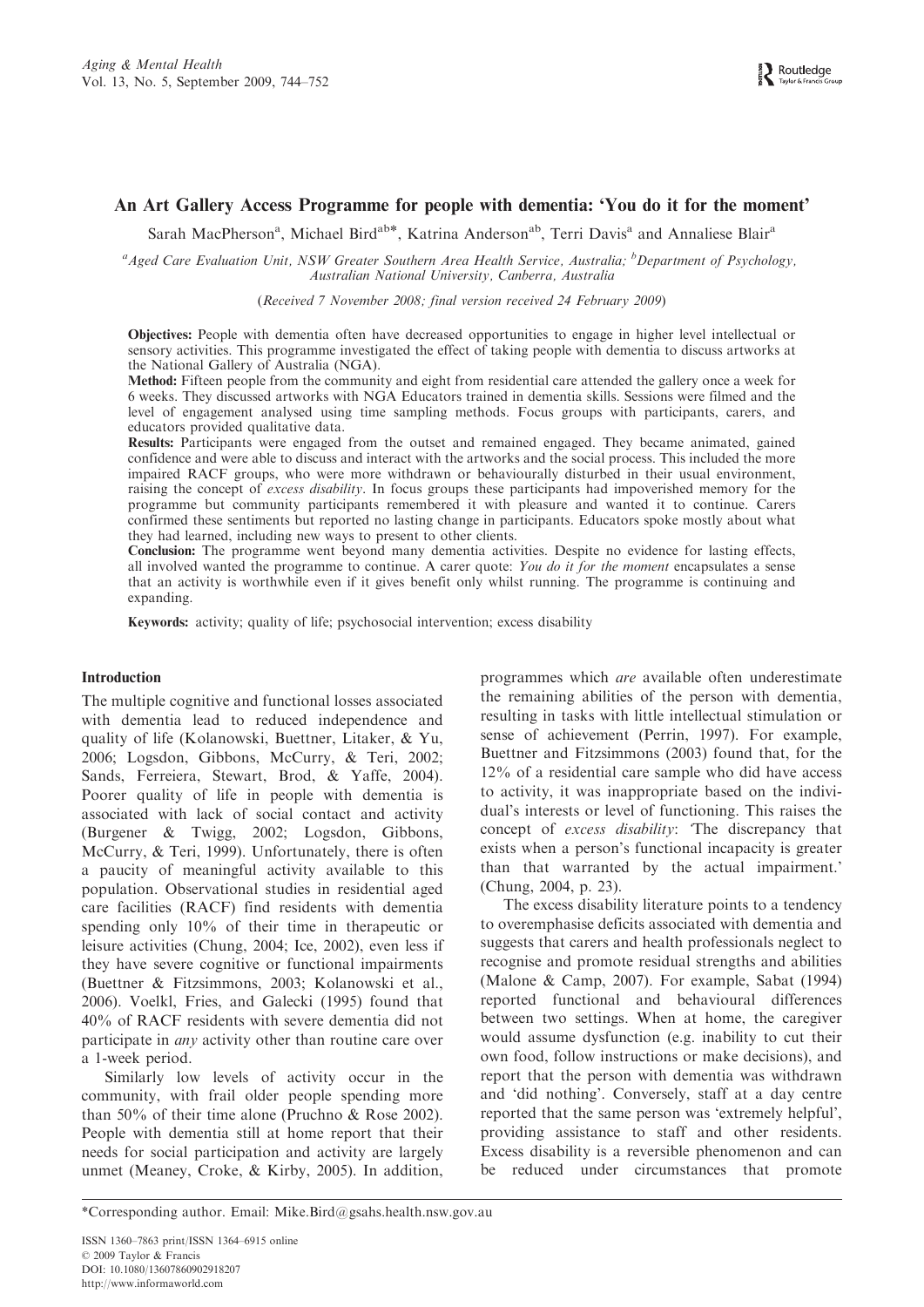independence (e.g. Baltes, Neumann, & Zank, 1994; Rogers et al., 2000).

# Aim

The main purpose of this project was to determine whether participants could significantly engage in an activity which, while normal for unimpaired populations, is at a higher intellectual and sensory level than programmes often provided to people with dementia. It was based on work by Artists for Alzheimer's (ARTZ) in the USA (Zeisel, in press), which aims to promote quality of life for people with dementia by providing an intellectually stimulating environment in which they are actively engaged with other people and with artworks. The programme is said to improve the wellbeing of people living with dementia (and by extension, their carers) and reduce negative symptoms such as withdrawal and agitation, though these claims have not been formally evaluated.

## Method

# **Ethics**

The study was approved by the Greater Southern Area Health Service Human Research Ethics Committee.

# Design

Baseline demographics and characteristics of the sample were collected and a mixed-subject design was used to examine engagement during the National Gallery of Australia (NGA) sessions. Focus groups were held post-programme.

# Participants

Seven people with dementia still living at home and eight from residential care took part. Community participants were recruited through the local Alzheimer's Association. RACF participants were recruited from two facilities, both with dementiaspecific units. Criteria for inclusion were: (1) diagnosis of dementia, (2) people whom staff believed would benefit from the programme, and (3) able to hold at least a simple conversation. Informed written consent was obtained from all participants, supplemented by carers/guardians where appropriate. There were four groups: one all male and one all female community group and one from each of the residential facilities. Six NGA Educators who had expressed interest were involved, with two facilitating each group.

# Measures

#### Participant characteristics

A pre-programme questionnaire was completed for each participant by either a family member

(community participants), or with the assistance of RACF staff. Apart from basic demographics, the Clinical Dementia Rating Scale (CDR) (Morris, 1993) was used to assess level of impairment. The CDR assesses cognitive and functional capacity across seven domains of functioning. Algorithms produce a single grading to denote symptom level, ranging from none to severe.

To assess difficulties in caring, family carers or care staff reported on behaviours associated with dementia which caused them stress (e.g. calling out; repetitive questions, violence), using a validated instrument devised by Bird, Llewellyn-Jones, Korten, & Smithers (2007). They rated the frequency of that behaviour over the preceding 2 weeks on a 7-point Likert scale, and how much stress it caused them on a similar scale.

# Programme effectiveness

Behavioural analysis. Sessions were filmed by an NGA volunteer. Two independent raters observed the films and coded participant activity, arriving by consensus at operational definitions for a range of behaviours as indicators of affect, for example enjoyment. Because we were interested in change over time, Weeks 1 and 5 were coded using time-sampling methods whereby raters had 5 seconds 'on' (watching the participant) and 5 'off' (coding the predominant behaviour from the previous 5 seconds). Similar observation-based methods have been used to objectively assess engagement and affect in people with dementia (Judge, Camp, & Orsulic-Jeras, 2000; Lawton, Van Haitsma, & Klapper, 1996).

Focus groups. Following the programme, focus groups were held for participants, carers, and NGA Educators to examine perceptions and experience of the programme. There were also informal discussions with RACF staff. Transcripts were analysed by two raters independently using grounded theory (Henwood & Pidgeon, 2003), which involves open coding of the material to identify core categories (themes) and the properties of those categories (sub-themes). Themes are not specified prior to coding. There was a high level of agreement; disagreements were resolved by consensus discussion. All themes included in the results were expressed by two or more people in the group.

#### Procedure

The six NGA Educators were given training by staff from Alzheimer's Australia and Dr John Zeisel (founder of ARTZ). Content included: what dementia is, symptoms, impact on quality of life, and how to facilitate group tours with people with dementia (e.g. style of presentation). One of the authors (MB) provided support and advice as required through the programme.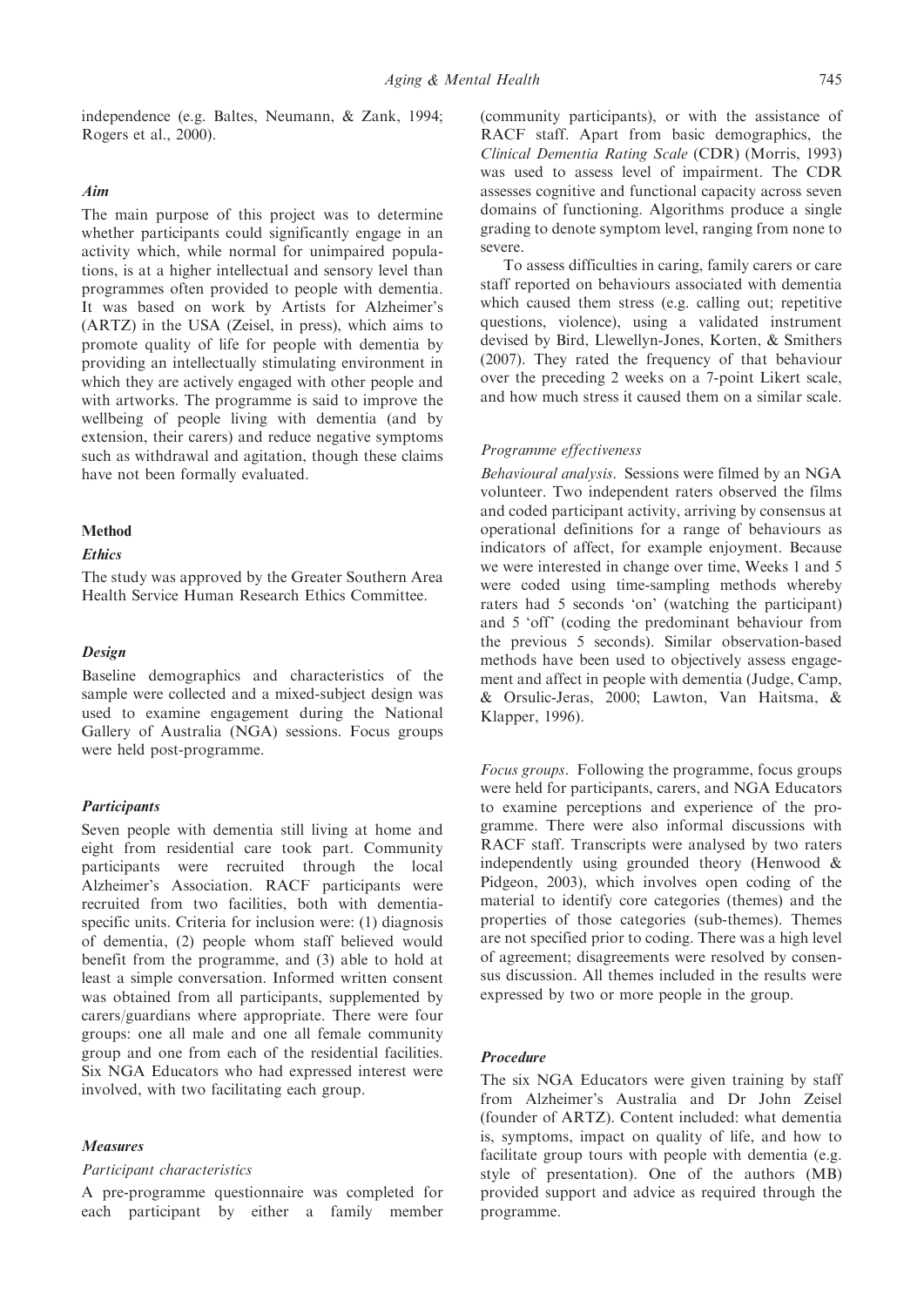Educators facilitated discussion on approximately four artworks each week from the Australian collection for a total of 45–60 min. They were pre-selected by NGA staff, initially based on advice to use fairly straightforward works, though they soon found that some abstract works were acceptable. To promote consistency and predictability, groups ran at the same time each week, and the same educators facilitated the same group across the 6-week period, meeting participants as they arrived. RACF participants were brought by one or two staff, community participants were accompanied by an Alzheimer's Australia volunteer.

A bench was placed in front of each artwork before the session, and participants sat in a row. After the first week, when anxious RACF staff attempted to interpret what educators were saying to their charges, they were asked to sit out of sight so that participants interacted only with the artwork, the educator and each other. Staff assisted with moving residents onto the next artwork, and were available should participants become too agitated.

# Results

## Participant characteristics

Table 1 presents basic demographics, showing that RACF participants were more impaired and older than community participants.

Behaviours which stressed community carers included repetitive questions, forgetfulness, delusions, losing items, inability to follow instructions and reduced capacity for communication. They ranged in observed frequency from one to two times per week (e.g. requesting to visit deceased mother) to several times an hour (e.g. difficulty communicating). These behaviours were associated with a moderate amount of stress by carers, though one carer reported no challenging behaviours or stress.

For RACF participants, behaviours which stressed staff included repetitive questions, calling out, moving furniture, resisting personal care – sometimes violently, shadowing people, reduced ability to communicate, and repetitively seeking comfort. Frequency ranged from 'several times per week' (e.g. resisting care) to 'several times per day' (e.g. asking to go home). All staff reported at least a moderate level of stress due to these behaviours, one recorded extreme stress (7 on the stress scale). That is, the RACF sample included

Table 1. Participant characteristics.

|                                                 | Community<br>groups                   | Residential<br>care groups                                      |  |
|-------------------------------------------------|---------------------------------------|-----------------------------------------------------------------|--|
| Mean age (range)<br>Clinical Dementia<br>Rating | $70.8(56-80)$<br>4 mild<br>3 moderate | $86.6(80-93)$<br>4 moderate<br>1 moderate to severe<br>3 severe |  |

participants who manifested significant challenging behaviours in their everyday life. Despite the stated selection criteria, two RACF participants were severely aphasic, one normally unable to produce coherent sentences or understand other than simple speech, the other somewhat able to understand but incapable of producing other than grunts or, occasionally, Yes or No.

#### Behavioural observations

Because of the small sample, it was necessary to collapse the rich observational data into four categories: negative (e.g. withdrawn, distracted, fidgeting); neutral (unclassifiable behaviour such as being distracted by personal carer; talking to self – operationalised as repetitive mouth movements with no direction of speech); engaged (e.g. showing interest in guide/ artwork/other participants; talking; looking at artwork) and highly engaged (e.g. laughing; smiling; gesturing; active listening – operationalised as nodding while listening to another group member or leaning towards them to hear better). An acceptable level of agreement was found between the two raters (Kendall's tau-b = 0.72,  $p < 0.01$ ).

Three participants were excluded from the analyses because they did not attend Session 1, leaving 12. Results are reported in Table 2 as proportion of total time in each behavioural category, with means and standard deviations. It can be seen clearly that, for the sample as whole, there was a high level of engagement from the outset, with 84.4% of observations classified as engaged or very engaged at Time 1. Less then 10% of the observed time was spent in withdrawn or neutral behaviour, and this did not change.

Mixed design analyses of variance (ANOVA) were conducted on the proportion of very engaged, engaged, neutral and negative observations. The between-group variable was type of participant (two levels: community, RACF). The within-subject variable was session number, with two levels (Time  $1 -$  Session 1, Time  $2 -$ Session 5). All assumptions were satisfied.

For the engaged, neutral, and withdrawn observations, there were no significant main effects for type of participant or session, and no significant interaction effects. For the very engaged observations, though there were no significant main effects for participant type,  $F(1, 10)=2.37$ ,  $p>0.05$ , or session number,  $F(1, 10)=0.06$ ,  $p>0.05$ , there was a significant interaction between these two factors,  $F(1, 10)=12.35$  $p = 0.01$  (Figure 1). Contrast comparisons showed that, for RACF participants, observations suggesting they were very engaged in the sessions significantly increased from Time 1 to Time 2,  $t(7)=2.70$ ,  $p = 0.03$ . There was no significant difference in the level of very engaged observations from Time 1 to Time 2 for the community group,  $t(3)=2.70$ ,  $p > 0.05$  but, during the first session, they showed a greater proportion of very engaged observations than RACF participants,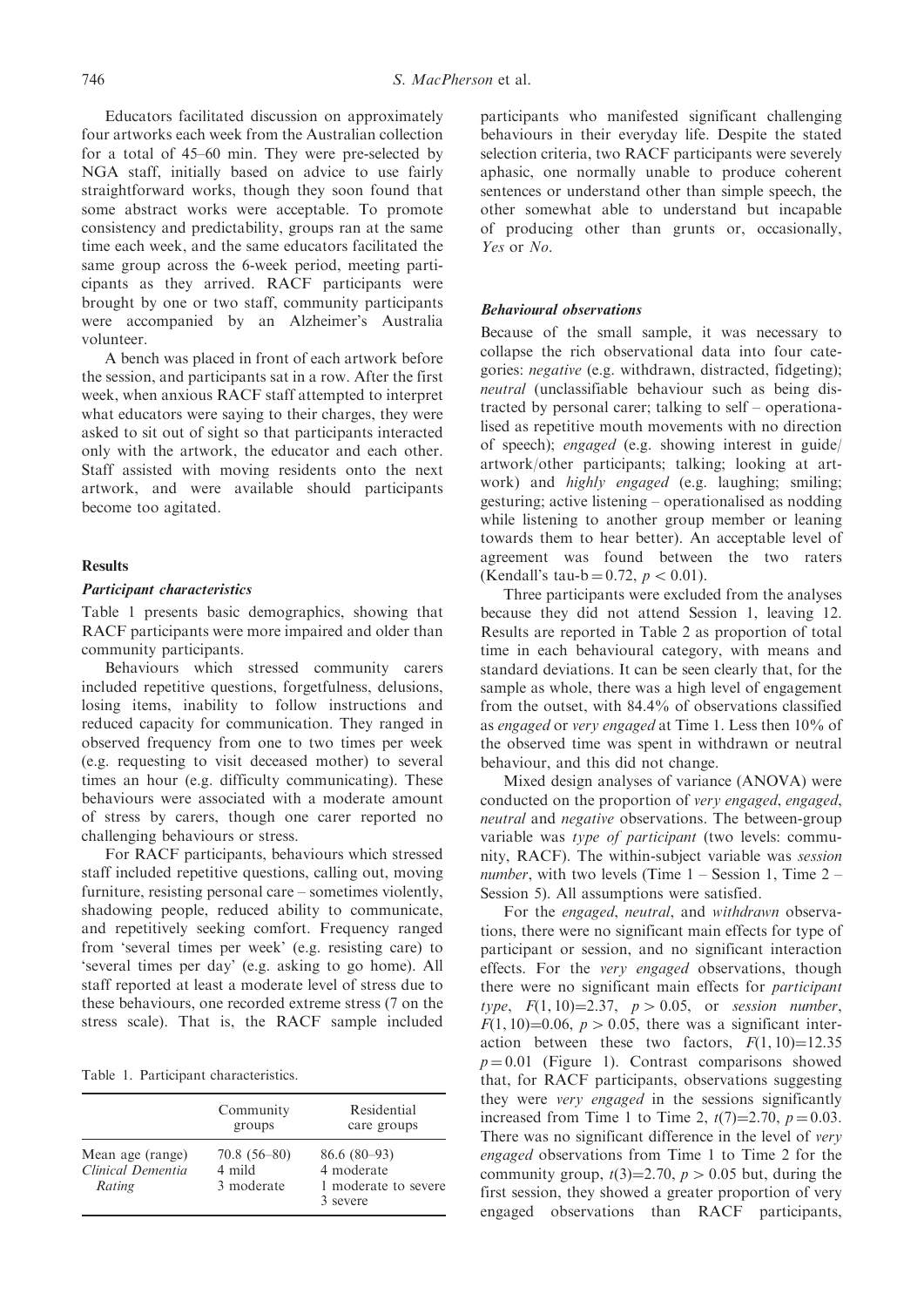|                         | Community $(n=4)$        |                          | Residential care $(n=8)$ |                          | Total $(n=12)$           |                          |
|-------------------------|--------------------------|--------------------------|--------------------------|--------------------------|--------------------------|--------------------------|
|                         | Time 1                   | Time 2                   | Time 1                   | Time 2                   | Time 1                   | Time 2                   |
| Withdrawn               | 0.02(0.04)               | 0.02(0.03)               | 0.11(0.03)               | 0.08(0.02)               | 0.08(0.09)               | 0.06(0.05)               |
| Neutral                 | 0.01(0.07)               | 0.01(0.05)               | 0.10(0.05)               | 0.08(0.04)               | 0.07(0.14)               | 0.06(0.10)               |
| Engaged<br>Very engaged | 0.59(0.07)<br>0.38(0.06) | 0.69(0.07)<br>0.29(0.06) | 0.61(0.05)<br>0.18(0.04) | 0.58(0.05)<br>0.26(0.05) | 0.60(0.14)<br>0.25(0.15) | 0.61(0.14)<br>0.28(0.12) |

Table 2. Mean (SD) proportion of observations by time and participant type.



Figure 1. Mean proportion of very engaged behavioural observations over time by participant type.

 $t(10)=2.65, p=0.02$ . At Time 2, there was no difference in the proportion of very engaged observations between these two groups,  $t(10)=0.35$ ,  $p>0.05$ . Findings must be interpreted with caution because of the small sample size, but they do provide tentative evidence that community participants were highly engaged from the outset but that the more impaired RACF participants took time to catch up.

## Focus groups

Results are presented by group (RACF participants; community participants; carers; Educators). Issues raised by RACF staff are also discussed. Results for each group are subdivided into themes, with illustrative quotes in Tables 3–5.

## RACF Participants

Participants were approached 2–3 weeks after the programme, with an NGA Educator attending as a memory prompt. Of those capable of conversation, one had clear memory of the programme, two had some recollection when prompted (e.g. shown prints of artworks they had seen<sup>1</sup>, one had flashes of memory with much prompting, and two had no apparent conscious memory of the programme. The content of the focus groups was impoverished, apart from those who remembered the tours – when they remembered – saying they had a good time, and commenting on how good the 'girls' (educators) were. Accordingly,

qualitative themes from residential care participants are not further explored.

# Community participants

At 6-week follow-up, all community participants who attended the focus group remembered the programme and some of the context. For example, one participant recalled correctly that on their last day they looked at carvings and statues rather than paintings, while others spontaneously recalled the NGA volunteer who filmed the group.

Comments were positive, with the most frequently reported theme enjoyment of the programme. All participants described the programme as a wonderful, great, entertaining experience: It was such a buzz! Other themes were as follows.

Engagement and intrinsic benefits independent of having dementia. Most participants indicated that the programme had deepened an existing interest in art or sparked a new interest. These comments could be typical of any group regardless of whether they had dementia though, consistent with the quantitative data, such comments show their engagement in the programme (Quote 1, Table 3).

Normalisation and discovery of residual abilities. Specific to dementia, participants recognised that the programme was different from their routine experience,  $A$  whole – just another world. It was intellectually stimulating and encouraged them to think and learn: It makes me feel a bit intelligent. Participants also reported that they were treated as normal, rather than people with dementia (Quote 2, Table 3). They also noted the sensitivity of the educators in this respect (Quote 3, Table 3)

While discussion included comments about living with cognitive impairment and associated problems, including concerns about making an idiot of myself, a strongly related theme was that the programme showed participants they still had capacity to do things despite dementia (Quotes 4 and 5, Table 3). Some comments showed remarkable insight into the nature of memory in dementia, including depth of processing (Quote 6, Table 3).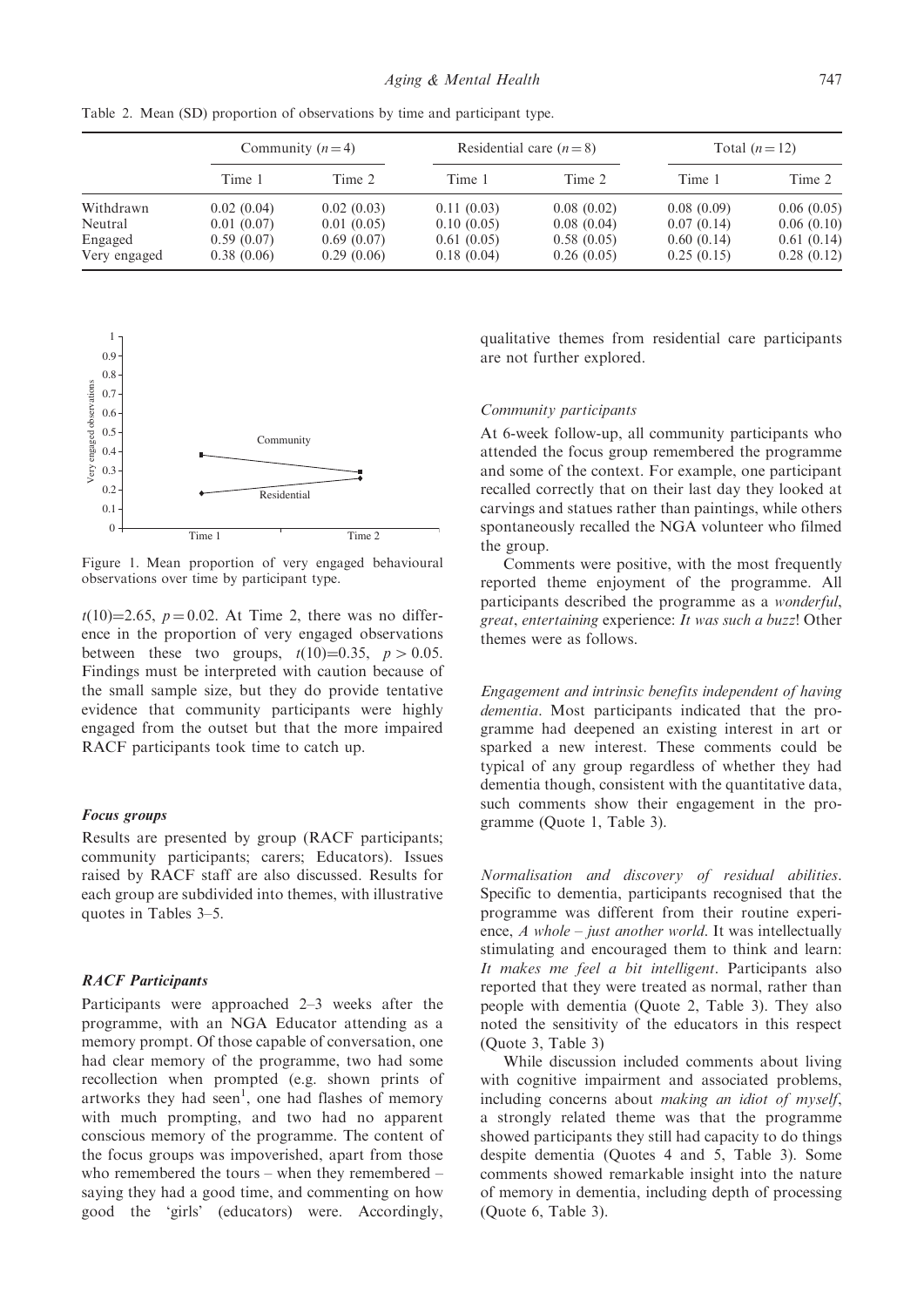- 1 Well it was an awakening for me. I've always gone to galleries. I've always looked at pictures but then when I was in the group, you know, the ladies [educators] ... they talked about who the painters were and various things and so and it was truly, it was just like something new.
- 2 Facilitator: Do you mean the educators were making allowances for the fact you had dementia? Participant 1: I don't think so, not for me. Participant 2: I never felt that at all.
- 3 They (educators) were the shepherd. Sometimes I would like to say what I would like to [do], and they would say ...''Was that ...?''
- 4 We sort of think to tend about the things that we can't do but it [the programme] aims to sort of expose you to something, to show that you can still do something.
- 5 We did achieve something out of it. Isn't it good? At least we can do something worth while.
- 6 When I became part demented I lost a lot of it, but I'm finding now that I have a selective ...I can recall some of the artwork because it sort of imprinted itself in my mind ... if things make an impression I can remember
- 7 It got me sort of getting out there, having to see more people.
- 8 Different people see a painting in a different light. We were all seeing different you know.
- 9 It just wasn't long enough.
- 10 I wish it was going on you know. I enjoyed it so much.

Table 4. Quotes from carers.

- 1 When we went to the gallery, cause we go to the gallery often, ... he would point out the things or would not necessarily point out, but would know that he had seen it before and he would discuss it.
- 2 There was another Drysdale in Adelaide and I'm sure it's the same woman. And he recognised that.<br><sup>3</sup> He wash going to the cupboards to find some art books, sketching books to get out. Of course it had
- [He was] going to the cupboards to find some art books, sketching books to get out. Of course it had to be all sorted in anticipation of the work and what they were going to do there ... he was doing beautiful work.
- 4 He enjoys talking and seeing things... as long as he's got someone to talk to. He's probably more interested in the talking to other people possibly than the [actual pictures].
- 5 Once you galvanise into action, once the clothes are out, and the breakfast, and he ... knows he's going on another outing and it's quite good cause he knows that I enjoy the break without having to worry about him.

Social aspects. Another important theme was the benefits of social contact and discussion. One member had previously spent most days since his diagnosis walking by himself, avoiding social contact. Another described himself as very shy. Despite this, all members reported becoming at ease with one another and that they enjoyed the increased social contact (Quote 7, Table 3). Part of the social enjoyment was the variety of ideas when presented with the same artwork. Participants recognised that this presented the opportunity for discussion and a broadening of ideas (Quote 8, Table 3).

Future of the programme. Participants made repeated comments about wanting the group to continue. These comments were unsolicited by the interviewer, and for the purpose of evaluation, reflect the value of the programme to those who took part (Quotes 9 and 10, Table 3).

## Community carers

Recall. Despite all community participants at the focus group remembering the programme, two spouses felt they had no memory for it. It is possible that more recall prompts were available in the focus group, including the presence of their fellow participants. By contrast two other carers reported instances where their partner recognised something from the group on subsequent art gallery visits. In one this was

recognition of a previously seen picture (Quote 1, Table 4), and in another striking instance, a participant recognised a model used in an NGA painting in a different portrait in Adelaide (Quote 2, Table 4).

Enjoyment, social aspects, and lasting change. In the main, carers confirmed participants' enthusiasm for the programme, and some reported positive effects at home (Quote 3, Table 4). Another participant theme reported with equal strength by carers was the social interaction aspect of the programme (Quote 4, Table 4). Despite this, carers consistently reported that there were no lasting changes. Their partners' behaviour and demeanour was the same as it had been prior to the programme. It is best encapsulated in the comment of one carer: 'You do it for the moment'.

Logistical issues and improvements to the programme. Most felt it was not a challenge to get their partner to the group each week, as the household already had established routines to assist with daily activities (Quote 5, Table 4). The only criticism was the few occasions where NGA staff did not give participants prints of the works they had seen, making it difficult for carers to engage with their spouse about the experience. Consistent provision of prints of all artworks seen was the only improvement they could suggest.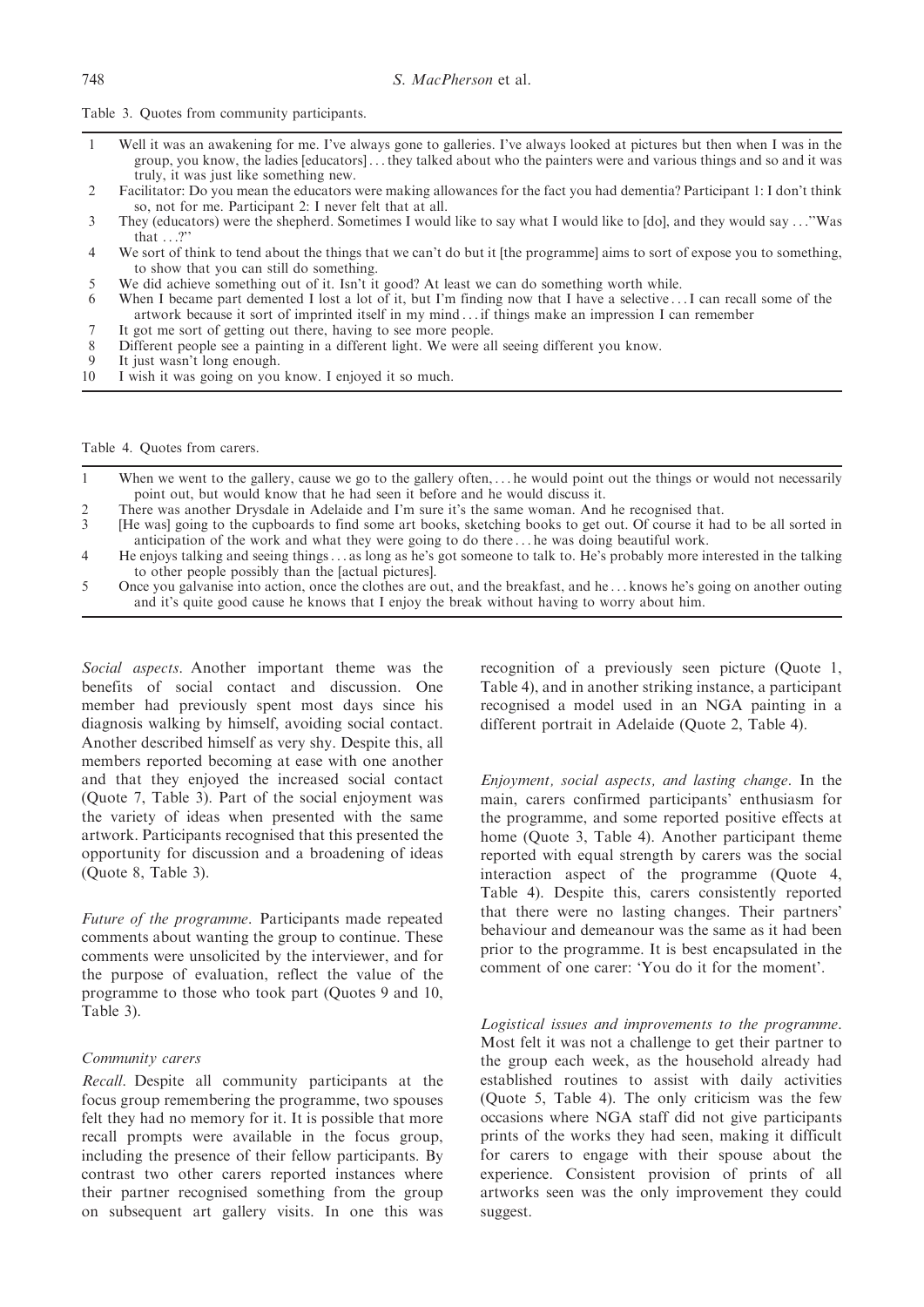- 1 I was wondering how I was going to have these conversations... How we would keep them going?...I wasn't sure what their memory would be like even for one sentence or for one discussion to the next.
- 2 What hit me was how diverse they all were. The thing that touched me was the courage and the good humour. ... And their generosity of spirit. They were actually very tolerant of us and our ignorance about a lot of things to start with ...
- 3 And the most amazing, amazingly sensitive comments that, you know, we've been here for many years and we've not heard . . . So for me it was actually very enlightening.
- 4 [About someone with aphasia] I learnt that you can't assume that because they are not speaking that they are not communicating.
- 5 Well, we do [other groups] in a, in a much more intellectual challenging way. ... concentrating on knowledge and facts and intellectual rigour. Where this is a more sensual and experiential relationship to the painting.
- 6 I have learnt to be patient and to listen.
- We had to really work to ... get them to understand what they were contributing was really important and valuable and that took a while. [Confidence] had kind of diminished
- 8 I did notice ... with them getting in the taxi and people became hesitant about why they were there again. So while they were looking at paintings and talking they were all in a different world and then you come back to 'do I get into this taxi to go home or not?' So... you'd be chatting along and forgetting [that they have dementia] and then suddenly remember that you have to say: 'well this driver is going to take you home'.
- 9 Even though when I was at the nursing home they didn't recognise me, when they arrived on the bus [to the gallery] they were recognising me.
- 10 Once they came into the space and remembered where they were it was almost they picked up where they left off last week 11 All her art background came back. She started talking about the composition and perspective and colour. Things like the
- John Brack Dancers. ... We chatted for ages about how she used to get the buses to the dance and a whole lot of stuff. 12 It was a strain when we had some carers there at the last programme, each of the participants tended to refer back to their
- carers a bit and they weren't as spontaneous. [When carers were absent] their confidence changed, people became more vocal ... otherwise they depend on the carer
- 13 ... when XX came in with his family. We went for coffee and we had gone for tea with him before and the group had got their own tea and we didn't take much notice of them ... when his daughter was there she took over his feeding. She thought he'd forgotten.
- 14 I walked in [to the nursing home] and I was amazed at how flat they all were. They were totally flat. They had no animation at all. ... When they come to the gallery they arrive they're excited, they get hyped up, their brain is actually tweaking a bit more and you get them in and they respond where as there it was extremely difficult to get them to respond.

# RACF staff

During the RACF focus groups, we talked informally with staff who had helped prepare residents, or who had accompanied them to the NGA. A consistent comment was about how much preparation it took to get residents ready early so that they left at the same time each week in the RACF bus. Finding the time of day that was optimal for both the RACF and the gallery required negotiation. In some cases considerable cajoling was required to get them out of the door because residents did not remember the programme and did not want to go out, though they brightened up once at the NGA. Staff did not feel that any residents had been changed by the programme though, in both facilities, staff who travelled on the bus reported that some residents, normally withdrawn, were very animated and talkative on the way back from the NGA.

# Educators

Initial expectations and subsequent experience. Educators had little previous experience of dementia and they reported great anticipatory anxiety about, for example, what participants would be capable of (Quote 1, Table 5). Anxiety did not last long, as the educators were exposed to people with dementia: It was just a joy. Their comments showed considerable insight about diversity and residual capacity in dementia, such that: Almost anything was possible. This included

recognition of participants' humour, ability to communicate and individuality (Quotes 2–4, Table 5).

Gaining skills. The educators were particularly vocal discussing what they had learned from the programme about presentation style, changing from providing education to helping people experience the artwork (Quote 5, Table 5). They reported a slower and less directive style that allowed participants time to reflect and contribute (Quote 6, Table 5). One educator reported transferring these new skills to other gallery groups.

Effects on people with dementia. There were two subthemes under this heading: Enjoyment/confidence, and memory stimulation.

Educators repeatedly spoke about the obvious enjoyment and enthusiasm of group participants: They did light up when that bus pulled up. All felt that participant confidence was heightened during the programme, though that it had taken some work (Quote 7, Table 5). They also reported that within the gallery they would sometimes forget that individuals had dementia (Quote 8, Table 5).

Effects on memory. Educators noted frequent evidence of memory stimulation within the group. This included recognition of other participants, educators and the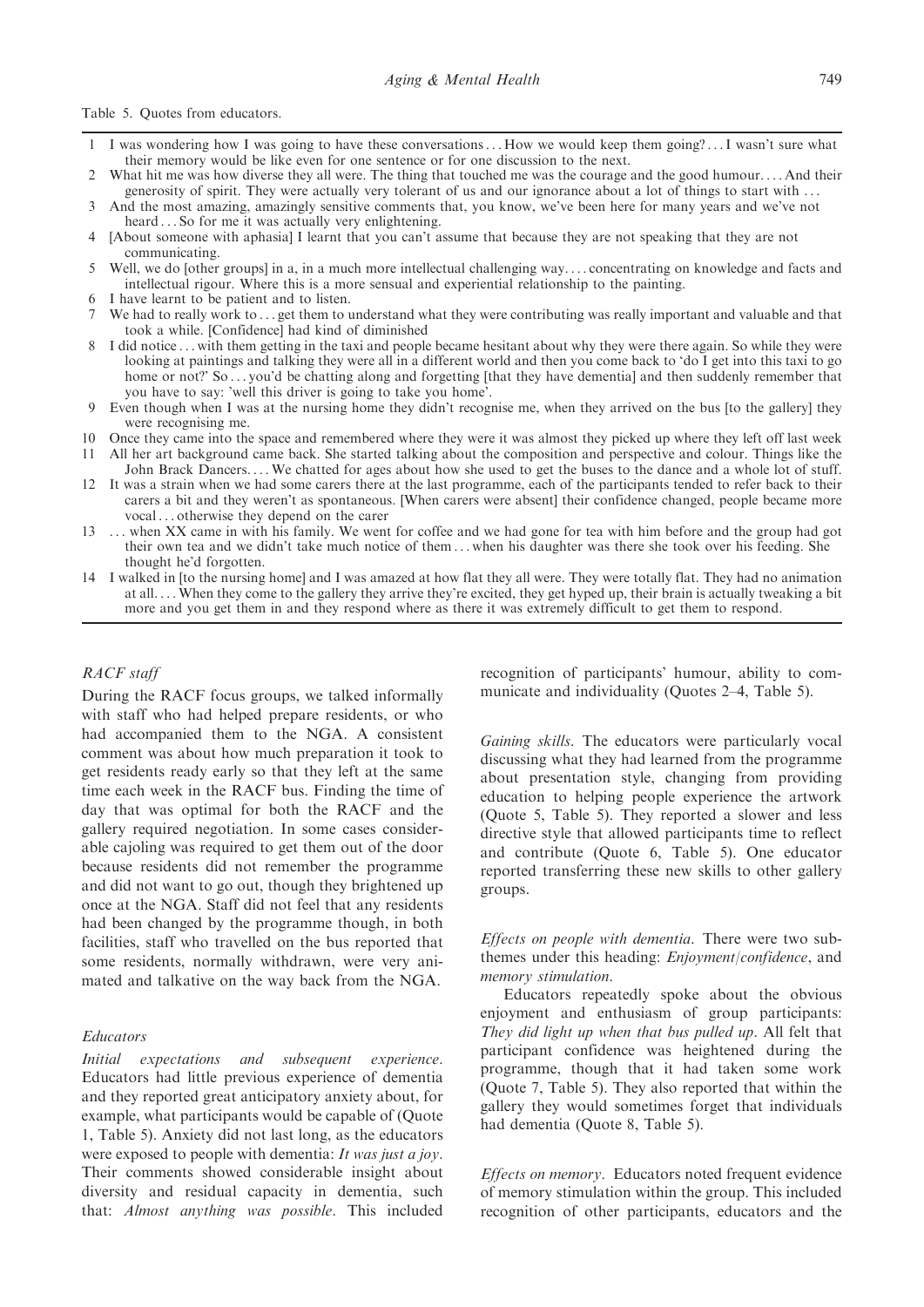programme itself. Sometimes, recognition was only within the gallery context. For example, participants did not recognise an educator when she arrived at their nursing home (Quote 9, Table 5), or could not recall where they were until they were in the Australian Collection (Quote 10, Table 5). Educators reported a great deal of satisfaction watching artworks stimulate memories (Quote 11, Table 5).

Excess disability. Educators were struck by the way the presence of carers impacted on participants, noticing that outside of the group context some participants became less confident in their opinions and actions, and even showed reduced capacity for self care (Quotes 12 and 13, Table 5). They also observed excess disability in practice, contrasting the demeanour of participants in the gallery and in the RACF (Quote 14, Table 5).

Logistical issues. The final theme was logistical issues in running the programme and potential areas of improvement. The educators noted that success is dependent on a number of factors, firstly routine outside the programme (e.g. getting participants to and from the group, accessing the building in predictable and routine ways and ensuring wheelchair access, ensuring benches are placed in front of artworks before participants arrive). Commenting on one unsuccessful session where RACF staff forgot participants' glasses and hearing aids, they noted that if people are unable to hear discussion or see the artwork engagement is impossible, irrespective of a diagnosis of dementia. Secondly, processes *within* the group need to be thought through, including size. They felt four was the maximum because of the variety of cognitive impairment and personality type. Four was also the maximum number of artworks; enthusiasm from participants and educators occasionally lent itself to covering more material, resulting in time pressures and diminished quality of discussion.

# **Discussion**

The Art Gallery Access Programme was a pilot study run to determine whether people with dementia could engage with and enjoy activity demanding a higher level of intellectual engagement than many activities offered to this population, and also to explore measurement issues for future studies. It included an RACF sample somewhat more impaired than is normal with such a project. It had more ramifications than expected, including illustration of excess disability. Outcomes are discussed with respect to effects on participants with dementia and the NGA Educators. Methodological limitations and issues are also discussed.

# Outcomes for people with dementia

Overall, the programme achieved its aims. Quantitative findings, based on coding of participant behaviour, showed that engagement was high for all participants from the outset. Eighty-four percent of observations in week one were classified as engaged or very engaged. It could have been expected that educator and participant anxiety and unfamiliarity would present difficulties in the first week and there is tentative evidence that the RACF groups, much more impaired, did become more engaged over time. There was a significant increase from week 1 to week 5 in the number of very engaged observations. However, this could be an artefact of the criterion used to divide engagement into two levels, basically level of animation when demonstrating positive affect. The main point is that, for the sample as a whole, level of engagement started high and stayed high. Only a small proportion of observations were negative or neutral.

Comments by people with dementia, carers and educators confirm the quantitative data, and provide a much richer source of experiential information. Community participants recognised residual capacities as a result of the programme, several reflecting that they were surprised by what they had achieved. Other benefits reported by participants and/or educators included memory stimulation – recalling past events and stories from discussion of an artwork and increased confidence and animation, though only during the sessions. Participants reported that they were treated with dignity, felt a sense of achievement and appreciated the chance to socialise in a shared activity. Two had previously been very withdrawn.

On the other hand, participant behaviour appeared different within the group than elsewhere. In the presence of carers, or away from the programme, participants seemed to lose confidence. When engaged with the artworks, the educators, and each other, they showed more capacity and positive affect than was normally apparent. The concept of *excess disability* has particular salience here. These observations support the notion that under circumstances which promote independence, even people with moderate to severe dementia can achieve more than is typically observed in their daily interactions. This highlights the importance of developing psychosocial interventions and activity programmes which optimise opportunity for people with dementia to use their residual skills and abilities.

There was no evidence that the programme produced longer term effects for people with dementia, though we did not formally measure affect or behaviour pre- and post the project. For our sample, no carers or staff reported cognitive, behavioural or social improvements as a result of the programme. A community access programme, although stimulating, is not likely to produce lasting reversal of symptoms that occur as a result of the disease process, though it may lift participants to what may be their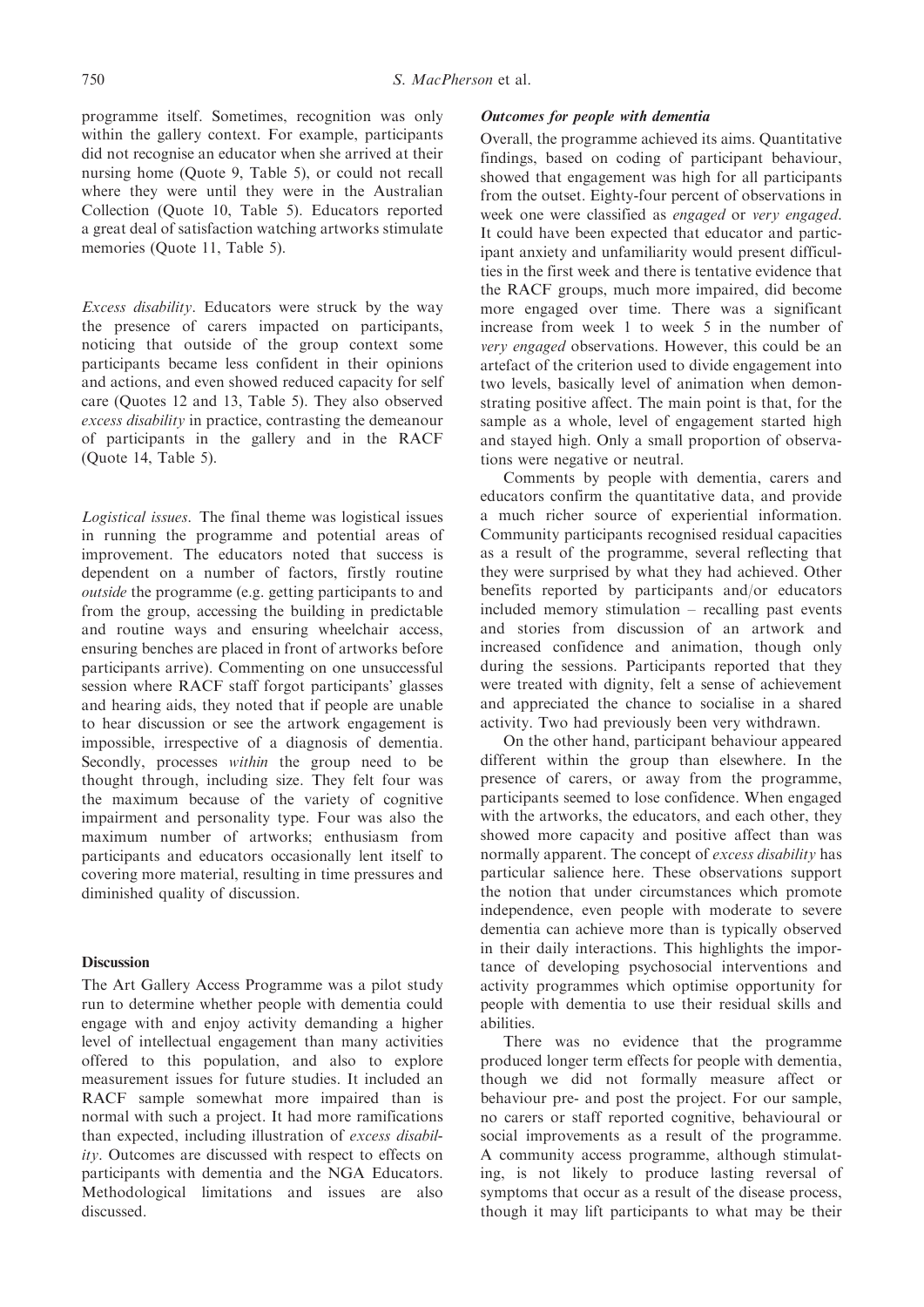real potential whilst it is going on. This does not obviate the value of the programme. For the period participants were engaged in it, they enjoyed and valued what they were doing, and showed more capacity and positive affect than normal. This is best encapsulated in the carer comment: You do it for the moment.

### Outcomes for national gallery educators

Comments by educators were rich and enthusiastic. Initial anxiety about running the groups was quickly replaced by confidence. The most common comment was how much they had learned, even about artworks they already knew. They reported improved knowledge and understanding of dementia and its impact, and improved skills for working with people who had dementia. These included patience, less 'intellectual' and more 'sensual' approaches, less talking and leading and more listening, slowing down the educating process, not being frightened of silence. These skills had been transferred to other age groups by at least one educator. Educators repeatedly commented on the residual capacities of people with dementia, demonstrating not only their initial underestimation of participants' abilities, but their subsequent recognition of the diversity still evident in this population. That is, long term benefits of the Art Gallery Access Programme may include increased insight into dementing illnesses, reduced stigma, and recognition of the residual personalities and capacities of people diagnosed with dementia. This would be a valuable outcome of any community programme.

#### Methodological limitations and issues

This was a pilot programme, mainly determining whether such a project was logistically possible. Results are limited by small sample size and failure to formally measure, at baseline and post-programme, behaviour and affect in participants, family members and RACF staff. Future evaluations should include these measures with larger samples and with a wait-list control group. Two other possible measures are, firstly, forced choice recognition using prints of artworks seen and not seen, based on our experience in a focus group where even people with no conscious memory for the programme were able to discriminate with some accuracy. Secondly, based on comments from RACF staff, that normally withdrawn residents were animated and talkative on the way home, we suggest monitoring behaviour for a defined period before and after each gallery visit. This would help determine whether the change in behaviour truly is for the moment or whether effects, positive or negative, last longer.

We did establish a method to measure our main interest for this pilot – whether participants engaged in the programme. Observation of facial expressions and behaviour is a commonly adopted partial solution to

the problem of determining the internal states of people with dementia (e.g. Lawton et al., 1996), where direct measurement of subjective experience is limited by impairments in cognition. Two researchers worked independently on the behavioural coding, and the final system bears striking similarity to observational measures developed by other researchers in this field (e.g. Judge et al., 2000). Like these authors, we collapsed very rich behavioural observations into somewhat prosaic categories for the purposes of statistical analysis. Engagement completely fails to capture phenomena such as participants dancing with educators in front of 'Latin American Grand Final' (John Brack, 1969), or one of the normally aphasic residents suddenly beginning to explain, with some fluency, the way the artist had constructed a painting as a series of rectangles.

# Conclusion

The Art Gallery Access Programme went beyond many activities commonly available to people with dementia. It made allowance for dementia but it was a much more mainstream activity, in which participants were able to hold their own such that some educators would forget that dementia was an issue. A critical issue highlighted by this study is the ability of psychosocial programmes to maximise the residual capacities of people with dementia. That is, the excess disability observed external to the programme was not an issue within the group context. This, in turn, reinforces the importance of providing interventions that promote 'normal' higher level activities for people with dementia.

The NGA has continued to run the programme, with new participants, and negotiations are in train for expanding it to other Australian galleries.

#### Acknowledgements

We gratefully acknowledge the Tudor Foundation for funding the project and the role of Alzheimer's Australia in bringing it about.

We express our appreciation to the Canberra branch of Alzheimer's Australia and to St. Andrews Village and Eabrai Lodge, who worked hard to maximise the chances that this programme would be a success, in particular that participants arrived at the gallery on time. We also thank senior management at the NGA for their commitment and logistical support, the NGA Educators who ran groups and showed ongoing enthusiasm for the project and its participants and Arthur, who volunteered his time to film the groups for the purpose of this evaluation.

We thank Dr John Zeisel of Hearthstone Alzheimer's Foundation who initiated programmes to assist people with dementia to experience art and provided some training to NGA staff. We thank Marily Cintra of the Health Arts Research Centre (HARC) whose enthusiasm for the pilot contributed greatly to bringing all the parties together.

Finally, we acknowledge the wonderful contribution of the people with dementia and their carers who took part.